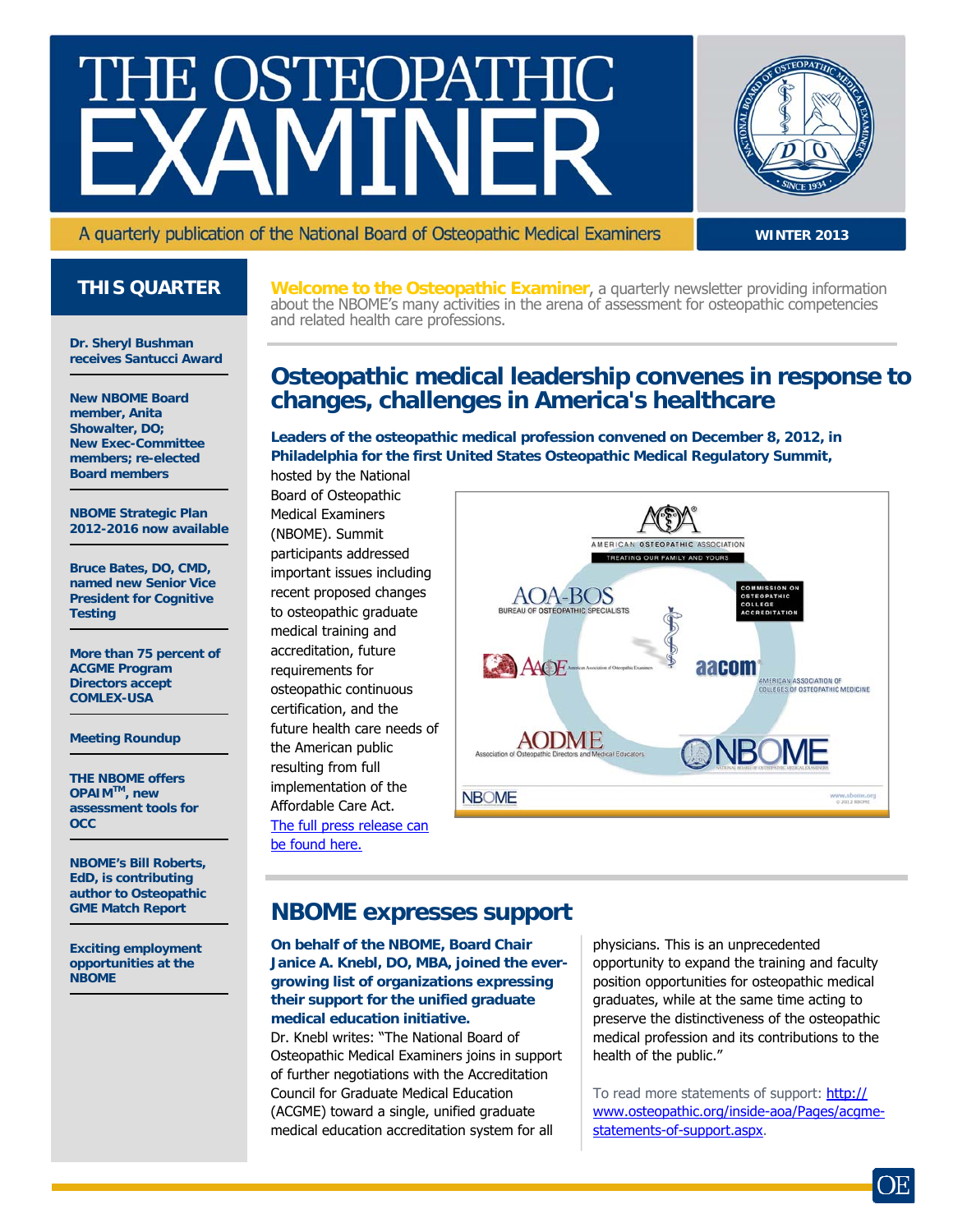## Dr. Sheryl Bushman receives Santucci Award

**The December Annual Board meeting in Philadelphia provided the setting for presentation of the NBOME's highest honor,** the Santucci Award, to past NBOME Board Chair, Sheryl Bushman, DO. Current NBOME Board Chair, Dr. Janice Knebl, presented the award, saying: "It is my great honor and pleasure to present the Santucci Award to Dr. Sheryl Bushman, a trail blazer who served as the first female Chair of the NBOME Board."

**The first Santucci Award was presented three years ago as part of the NBOME's 75th**

**anniversary celebrations.** The Santucci Award is named for Dr. Thomas F. Santucci, Jr., who was President & Chair of the Board from 1985 to 1987, and is credited with bringing new energy to the Board, modernizing its structure and – perhaps most important – changing

the existing discipline-based test to a more clinically based test.

The Santucci Award has quickly become recognized as the NBOME's highest honor, awarded to an individual for his or her outstanding contributions to the mission of the NBOME…our mission of protecting the public by providing the means to assess competencies for osteopathic medicine and related health care professions.

**From left: NBOME President & CEO, Dr. John Gimpel, past NBOME Board Chair and recipient of the Santucci Award, Sheryl Bushman, DO, and current NBOME Board Chair, Dr. Janice Knebl.** 

## About Dr. Sheryl Bushman

**Dr. Sheryl Bushman was the first woman to serve as Chair of the NBOME. She led the NBOME as Chair from 2005 to 2007, and from 2007 to 2009 served as Immediate Past Chair.** 

In her more than 20 years affiliated with the NBOME, Dr. Bushman has held numerous appointments to committees. Currently she is Chair of NBOME's Standards & Assurances Committee, Chair of the COMAT OB-GYN Committee, and member of the Clinical Skills Testing Advisory Committee.

Other organizations in which Dr. Bushman has been active over the course of her career include the American College of Osteopathic Obstetricians and Gynecologists, for which she served as President and after that Chair of its Foundation; as well as the American Osteopathic Association and the American Osteopathic Board of Obstetricians and Gynecologists.

**Dr. Bushman earned a BS in chemistry and biology from the State University of New York,** and studied biochemistry/ organic chemistry in graduate school at North Texas State University before going on to the Texas College of Osteopathic Medicine (TCOM) where she earned her DO degree in 1984. She graduated from TCOM Magna Cum Laude.

Dr. Bushman has balanced her career between medical practice and medical administration, having worked as a practicing physician, a professor, a residency program director and director of medical education. She is currently the Chief Medical Informatics Officer for New York University's Langone Medical Center in New York City. Among the highlights of Dr. Bushman's career and life are medical mission trips to Vietnam, Haiti, Peru and Senegal.

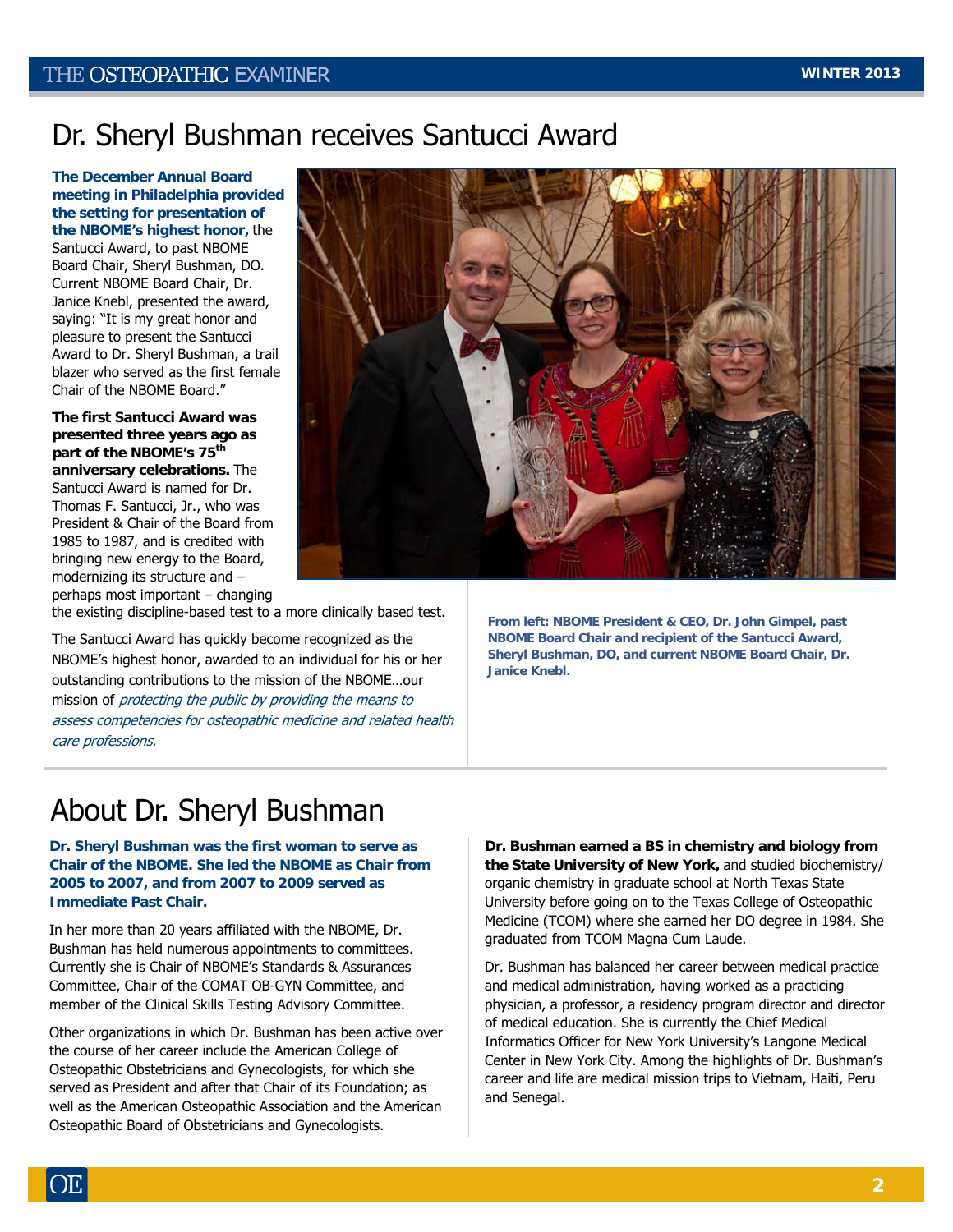### THE OSTEOPATHIC EXAMINER

## New NBOME Board member, Anita Showalter, DO; Re-elected Board members; New Executive Committee members

**The first Osteopathic Medical Regulatory Summit took place in conjunction with the NBOME's Annual Board meeting,** held December 6-8, 2012, in Philadelphia. During the Annual Board meeting, the following was confirmed:

- Anita Showalter, DO, Assistant Dean of Clinical Sciences and Associate Professor and Chair, Women's Health at the Pacific Northwest University of Health Sciences in Yakima, Washington, was elected and installed as NBOME Board member.
- Members reelected to the Board for additional three-year terms were: Michael Murphy, DO; Ronald Burns, DO;

Millicent King-Channell, DO, MA; Geraldine O'Shea, DO; and Susan Belanger, PhD, RN.

 At-large members elected to one-year terms on the NBOME Executive Committee were: Dana Shaffer, DO; Geraldine O'Shea, DO; and Gary Slick, DO. They join Board Chair Janice Knebl, DO, MBA; Vice-Chair Wayne Carlsen, DO; Secretary-Treasurer John Becher, DO; and Immediate Past Chair John Thornburg, DO, PhD, on NBOME's Executive Committee.

## Now available: NBOME Strategic Plan 2012-2016, Directions for the Future

**The NBOME is pleased to present our 2012-2016 Strategic Plan, Directions for the Future.** Read about our mission of protecting the public and how we will achieve it through the strategic objectives and goals outlined. [http://](http://www.nbome.org/docs/2012-strategic-plan.pdf)

[www.nbome.org/docs/2012-strategic-plan.pdf](http://www.nbome.org/docs/2012-strategic-plan.pdf) If you would like a printed version of the publication, please email [communications@nbome.org](mailto:communications@nbome.org) with your request.

# Bruce Bates, DO, CMD, named new Senior Vice President for Cognitive Testing

**NBOME President & CEO, Dr. John Gimpel, recently announced that NBOME Board member, Bruce Bates, DO, CMD, has been named to the position of Senior Vice President for Cognitive Testing.** 

Dr. Bates will join the NBOME in March 2013, and will be based full time in the NBOME's Chicago Corporate Offices and Conference Center.

[The full press release can](http://www.nbome.org/docs/Press_Release_12-11-12.pdf) [be found here.](http://www.nbome.org/docs/Press_Release_12-11-12.pdf)



## More than 75 percent of ACGME Program Directors accept COMLEX-USA

**According to the National Resident Matching ProgramTM** and their recent published Program Director Survey 2012, 77 percent of ACGME-accredited residency programs use COMLEX-USA for DO applicants to their programs. The complete survey is available at [http://www.nrmp.org/data/](http://r20.rs6.net/tn.jsp?e=001kh7VWBcDPRROy3d-MiPGctLtycvrwsD8NIuC_wMV7fO9vEKi6kQu2ml33Lf5oghAa7Y9aLqnEGV0KVqCG_46h8FVhSJR6QwZfHyc4CI4iQ368ERhNuFAZWak_d_QgV20zJMvSiF3tj3RM_Jp0Xig048H51f3_sKX) [programresultsbyspecialty2012.pdf](http://r20.rs6.net/tn.jsp?e=001kh7VWBcDPRROy3d-MiPGctLtycvrwsD8NIuC_wMV7fO9vEKi6kQu2ml33Lf5oghAa7Y9aLqnEGV0KVqCG_46h8FVhSJR6QwZfHyc4CI4iQ368ERhNuFAZWak_d_QgV20zJMvSiF3tj3RM_Jp0Xig048H51f3_sKX).

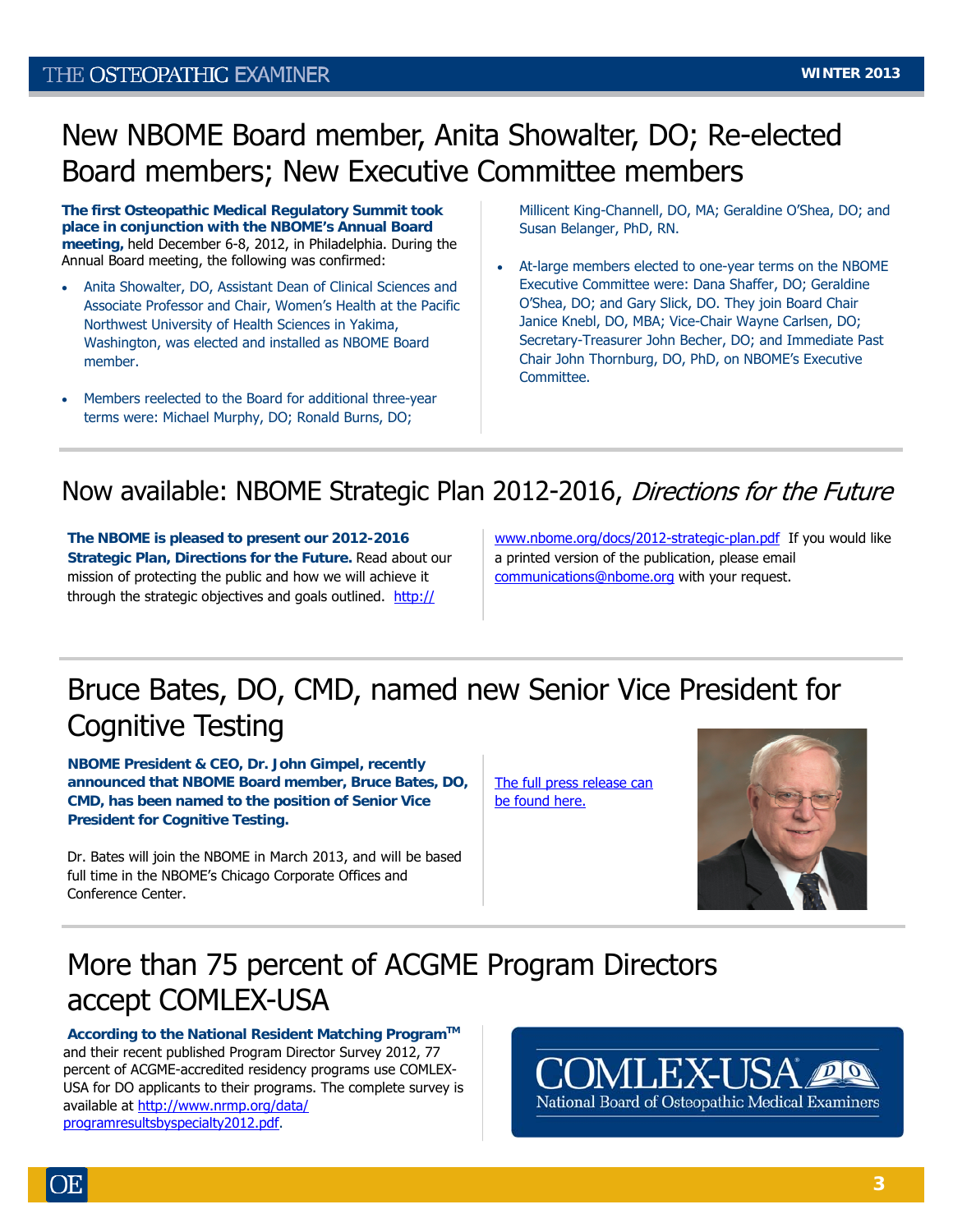## Meeting Roundup

#### **2013 OMEL/CCME/AAOE meetings**

John Gimpel, DO, MEd, President & CEO; Erik Langenau, DO, Vice President for Continuous Professional Development and Innovations; Melissa Turner, MS, Senior Quality & Patient Safety Officer; and Wayne Carlsen, DO, Vice Chair of the NBOME Board, represented the NBOME at the American Osteopathic Association's (AOA) 23rd Osteopathic Medical Education (OME) Leadership Conference and the 19th National Continuing Medical Education (CME) Sponsors Conference, January 4-6, 2013, in Scottsdale, Arizona. In addition, Drs. Gimpel and Carlsen attended the American Association of Osteopathic Examiners Annual Summit Meeting, also in Scottsdale.

Participants learned about the latest news in OME and CME through a variety of informational sessions, including a number given by NBOME personnel.

#### **OMEL Conference**

Dr. John Gimpel presented an "NBOME Update" in a plenary session, providing data and information on COMLEX-USA, COMAT, COMSAE, COMVEX and other NBOME products and services, including OPAIMs and other continuous professional development initiatives that support osteopathic continuous certification (OCC) and maintenance of licensure programs. Dr. Langenau and Melissa Turner, MS, presented "Continuous Professional Development in Patient Safety" to three groups of conference attendees. Feedback was quite positive and attendees enjoyed learning about continuous professional development initiatives in context of improving patient care.

#### **CME Sponsor Conference**

As one of the seven grant recipients for the AOA's pilot program to investigate online CME, Dr. Langenau and Ken Korber, PA, MHPE, the National Director of Education & Development for the American College of Osteopathic Family Physicians, presented their co-sponsored pilot project to assess web-based communication using Remote Standardized Patients (RSPs) and Skype. They also hosted an educational workshop where they elaborated on their pilot experience, designs and outcomes.

The presentations were well received and stimulated interest in developing truly innovative methods for evaluating fundamental osteopathic medical competencies. The project will continue through 2013, providing three Category 1A CME hours to participating physicians.

#### **Annual AAOE Summit**

Dr. Gimpel and Dr. Wayne Carlsen presented an "NBOME Update" to the state medical board participants, focusing on COMLEX-USA, COMVEX and continuous professional development initiatives, including initiatives to support OCC and the Federation of State Medical Boards' (FSMB) MOL pilots. Dr. Langenau gave a special luncheon presentation that highlighted the NBOME's new OPAIM™ (Osteopathic Performance Assessment and Improvement Module) program, web-based

OSCEs (objectively structured clinical examinations), and a call to participate in the FSMBs' 10th maintenance of licensure pilot.

#### **Coalition for Physician Accountability Meeting**

Hosted by the FSMB, the Coalition held its biannual meeting, January 7-8 in Dallas, Texas, to discuss issues of mutual interest to those involved with medical regulation, testing, accreditation and certification. NBOME Board Chair Janice Knebl, DO, MBA; Secretary/Treasurer John Becher, DO; and President & CEO John Gimpel, DO, MEd, represented the NBOME. Other Coalition members include the American Osteopathic Association, the American Medical Association, the American Association of Medical Colleges, the FSMB, the Accreditation Council for Continuing Medical Education (ACCME), the Accreditation Council on Graduate Medical Education (ACGME) and the National Board of Medical Examiners. The Coalition approved moving forward with a website and other communications, held a panel discussion on the Affordable Care Act and changes in medicine and medical regulation, and discussed a common language framework for competencies. The next meeting will be held in Chicago in August, hosted by the ACGME.

#### **Blue Ribbon Panel on Enhancing COMLEX-USA**

On November 12, 2012, the NBOME's Blue Ribbon Panel (BRP) on Enhancing COMLEX-USA met via conference call, chaired by NBOME Board Chair Janice Knebl, DO, MBA. The distinguished panel members reviewed the NBOME's Strategic Plan, ten BRP Recommendations, and a draft of the visual representation of the enhanced COMLEX-USA blueprint. They also reviewed progress made by the COMLEX-USA Composite Committee Blueprint Workgroup, and progress related to the Clinical Presentation dimension.

The BRP recognized the great progress made on developing the blueprint and recommended further deliberation, ensuring an Enhanced COMLEX-USA that will accurately represent osteopathic practice in the United States.

#### **COMLEX-USA Composite Committee Meeting**

The COMLEX-USA Composite Committee met on October 27, 2012, in the NBOME's Philadelphia Executive Offices, in advance of the meeting of the Blue Ribbon Panel on Enhancing COMLEX-USA. The meeting was led by Committee Chair and NBOME Board member Dr. Deborah Pierce. One of the primary objectives of the meeting was evaluation of the current COMLEX-USA blueprint to assess what will need to be modified to create a new blueprint for the proposed two-decision point COMLEX-USA. For more information on the proposed twodecision point COMLEX-USA, read the March 2012 report of the Blue Ribbon Panel on Enhancing COMLEXUSA: [http://](http://www.nbome.org/docs/BRP-Enhancing%20COMLEX-USA%20final%20March%202012.pdf) [www.nbome.org/docs/BRP-Enhancing%20COMLEX-USA%](http://www.nbome.org/docs/BRP-Enhancing%20COMLEX-USA%20final%20March%202012.pdf) [20final%20March%202012.pdf](http://www.nbome.org/docs/BRP-Enhancing%20COMLEX-USA%20final%20March%202012.pdf)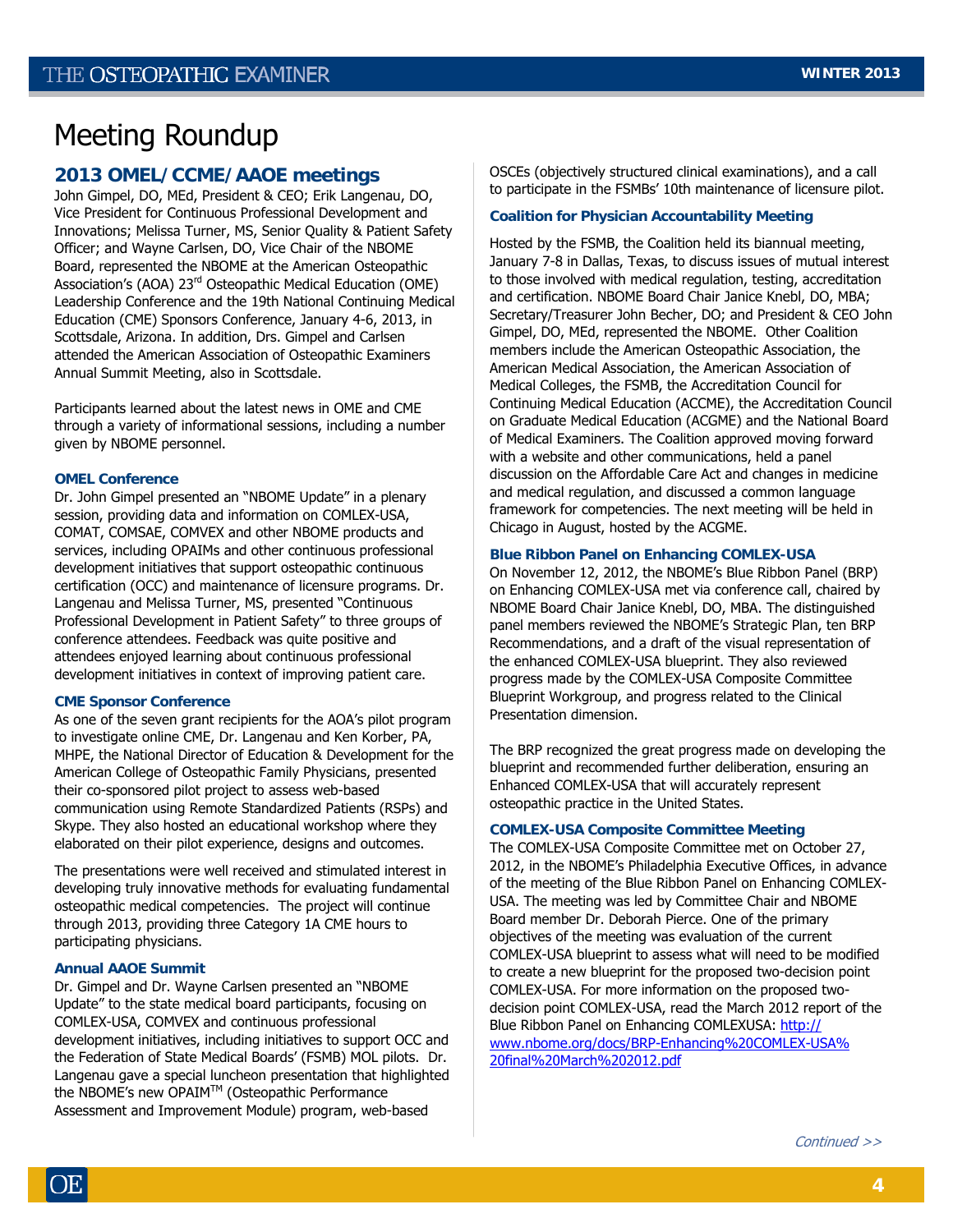## THE NBOME offers OPAIM™, new assessment tools for OCC

**The January 2013 deadline for implementing initiatives to comply with Osteopathic Continuous Certification (OCC) has arrived,** and the NBOME is committed to supporting specialty boards and colleges with the resources and tools they need to satisfy these and related continuous professional development requirements. Among the many services available is a new type of performance-in-practice assessment – Osteopathic Performance Assessment and Improvement Module  $(OPAIM<sup>TM</sup>)$ .

Developed by the NBOME's Department of Continuous Professional Development & Innovations, OPAIM™ assessments are web-based formative and practice modules designed for clinical practice improvement for osteopathic physicians. They are osteopathically distinct and incorporate assessments of medical knowledge, practice performance, and self-reflection. They can be conveniently accessed at anytime from any location a physician has Internet access. The NBOME will launch its OPAIMTM catalogue in the first quarter of 2013 with two topics,

"OMT for Treating Low Back Pain During Pregnancy" and "Medication Safety Communication."

The NBOME is working with specialty boards and colleges to develop cost-effective and convenient options for assessment of physicians in the context of continuous professional development, including development of  $OPAIM^{\mathsf{TM}}$  content customized to their physicians' individual needs.

For more information regarding the OPAIM<sup>TM</sup> program or other services available through the NBOME, please feel free to contact Erik Langenau, DO, Vice President for Continuous Professional Development and Innovations, at: **610-825-6551**  or [elangenau@nbome.org](mailto:elangenau@nbome.org).



## NBOME's Bill Roberts, EdD, is contributing author to Osteopathic GME Match Report

**The NBOME collaborated with the Association of American Colleges of Osteopathic Medicine (AACOM) and the American Osteopathic Association (AOA)** to produce the recently released Osteopathic GME Match Report 2011. NBOME's Director for Psychometrics and Research for Clinical Skills Testing, Bill Roberts, EdD, is a contributing author.

The annual report, produced for the first time last year, was developed in response to a request from AACOM's Council of Osteopathic Student Government Presidents (COSGP) for a resource that would help guide students in the osteopathic graduate medical education specialty selection and matching process. To learn more:

[http://www.aacom.org/resources/e-news/ome/](http://www.aacom.org/resources/e-news/ome/archives/2012/2012-11/Pages/matchreport.aspx) [archives/2012/2012-11/Pages/matchreport.aspx](http://www.aacom.org/resources/e-news/ome/archives/2012/2012-11/Pages/matchreport.aspx)

#### Meeting Roundup — continued

#### **CSTAC Meeting**

The Clinical Skills Testing Advisory Committee (CSTAC) for COMLEX-USA Level 2-Performance Evaluation (PE) met on November 16, 2012, in the NBOME's Philadelphia Executive Offices, under the leadership of Rich Ortoski, DO, Chair, and Gautam Desai, DO, Vice-Chair. The CSTAC reviewed the policies and procedures for COMLEX-USA Level 2-PE. They provided guidance on issues such as Case Development procedures, candidate surveys and benchmarks. In addition, the CSTAC discussed new ideas for clinical skills assessment with respect to documentation and the performance of osteopathic manipulative treatment.

#### **AAMC Annual Meeting**

The NBOME was well represented at the November 2012 annual meeting of The Association of American Medical Colleges in San Francisco. In attendance from the Clinical Skills Department were Jeanne Sandella, DO, Vice President for Clinical Skills Testing; Bill Roberts, EdD, Director for Psychometrics and Research; and Larissa Smith, PhD, Psychometrician. Representing the Cognitive Testing Department was Hao Song, PhD, Senior Director for Cognitive Testing and Research; and from the Executive Staff, John Gimpel, DO, MEd, President and CEO. Board Chair Dr. Janice Knebl was also in attendance.